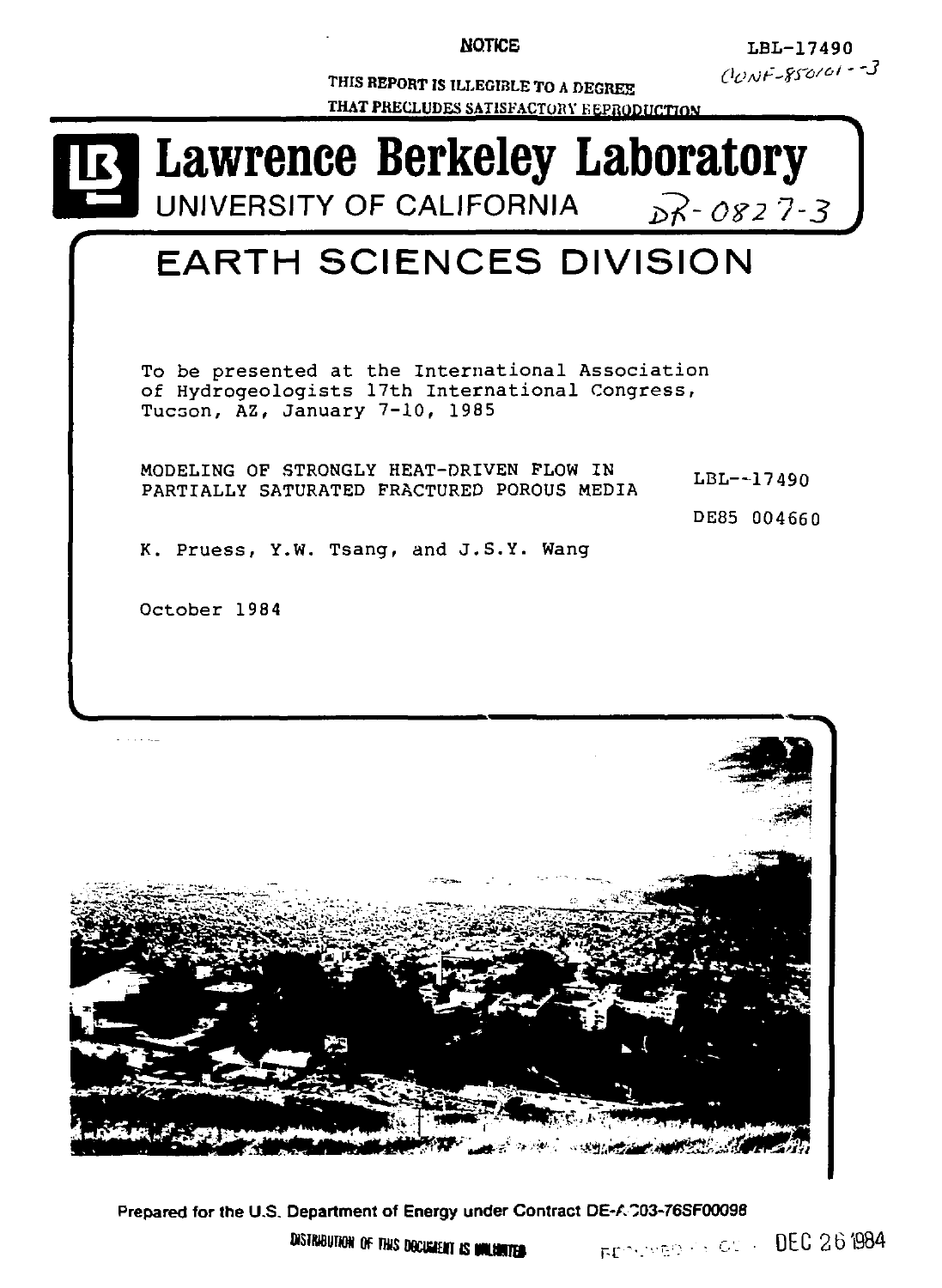# **LEGAL NOTICE**

This book was prepared as an account of work sponsored by an agency of the United States Government. Neither the I'nited States Government nor any agency thereof, nor any of their employees, makes any warranty, express or implied, or assumes any legal liabh.ty or responsibility for the accuracy, completeness, or usefulness of any information, apparatus, product, or process disclosed, or represents that its use would not infringe privately owned rights. Reference herein to any specific commercial product, process, or service by trade name, trademark, manufacturer, or otherwise, does not necessarily constitute or imply its endorsement, recommendation, or favoring by the I'nited States Government or any agency thereof. The views and opinions of authors expressed herein do not necessarily state or reflect those of the I'nited States Government or any agency thereof.

Lawrence Berkeley Laboratory is an equal opportunity employer.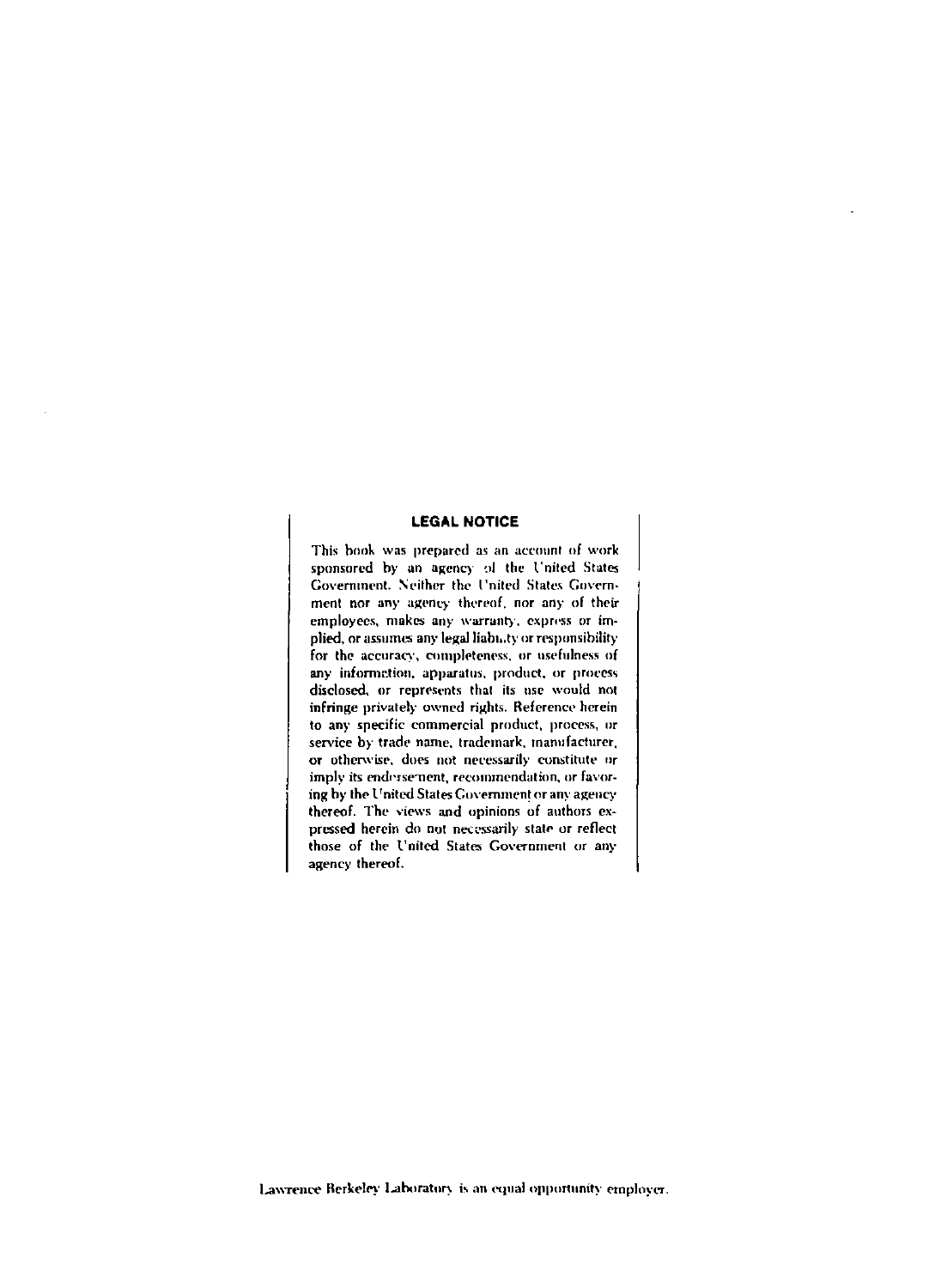**K. Prueaa , Y. V. Taang, and J . 5 . Y. Wang Earth Sciences Division, Lawrence Berkeley Laboratory University of California, Berkeley, California 94720** 

#### **Abstract**

**We have performed modeling atudiea on the aitaultaneoua transport of heat, liqufd water, vapor, and air**  in partially saturated fractured porous media, with particular emphasis on atrongly heat-driven flow. **The preaence of fractures makes the transport problem very complex, both in terns of flow geometry**  and physics. The numerical simulator used for our flow calculations takes into account most of the **physical effecta which are important in multi-phase fluid and heat flow. It haa proviaiona to handle the extreme non-linearitie s which arise in phase tranaitiona, component disappearances, and capillary discontinuitiea at fracture facea. We model a region around an infinit e linear string of nuclear waste canisters, taking into account both the discrete fractures and the poroua matrix. From an analysis of the results obtained with explicit fracturea, we develop "equivalent" continuum models which can reproduce the temperature, saturation, and pressure variation, and gas and liquid flow rates of the discrete fracture-porous matrix calculations. The "equivalent" continuum approach makes use of a generalired relative permeability concept to take into account the fracture effects. This results in a subatantial simplification of the flow problem which makes larger acale modeling of complicated unsaturated fractured poroua systems feasible . Potential applications for regional scale simulations and limitations of the continuum approach are discussed.** 

## **INTRODUCTION**

**Modeling fluid flow and heat transfer in fractured porous media ia important for the assessment of**  nuclear waste repository impacts. Most of the potential repository sites currently being studied in **the U.S. are in saturated formations below the water table. The tuff formations at the Nevada Test Site are unique in that the potential repository horizon ia located above the water table in partially**  saturated rock. The very thick (up to 600 a) unsaturated zone offers a number of advantages for waste **disposal in comparison to saturated rock of Low permeability, including (1) the probable absence of an effective mechanism to dissolve and transport the radionuclides to a deep water table under present**  arid climatic conditions, (2) protection from erosion, (3) availability of remote federally owned **Lands, and (4) relative ease of placement and retrieval (Winograd, 1974).** 

**The tuffs have both matrix and fracture porosity and permeability. At the potential repository horizon, 30U m below the ground surface, approximately 9OX of the pore volume contains water, which is held in the porous matrix by capillary suction. The remaining voids contain air and a small amount of water vapor at ambient pressures tad temperatures (p • 1 bar, T " 26"C). To evaluate the suitabilit y**  of the unsaturated zone as a disposal nedium for high-level nuclear waste, one must consider the **effects of a strong heat source upon liquid and gas movement in the unsaturated zone. We have applied a recently developed multi-phase multi-component code, TOUCH {Pruess, 1984), to model the effects of heat on the flow through discrete fracturea and porous matrix around the waste. Baaed on understanding and insight gained from the discrete fracture-poroua matrix simulations, we develop "equivalent" •ingle continuum models to obtain a simplified description of the thermo-hydrologic response of a partially saturated fractured porous medium to nuclear waste emplacement.** 



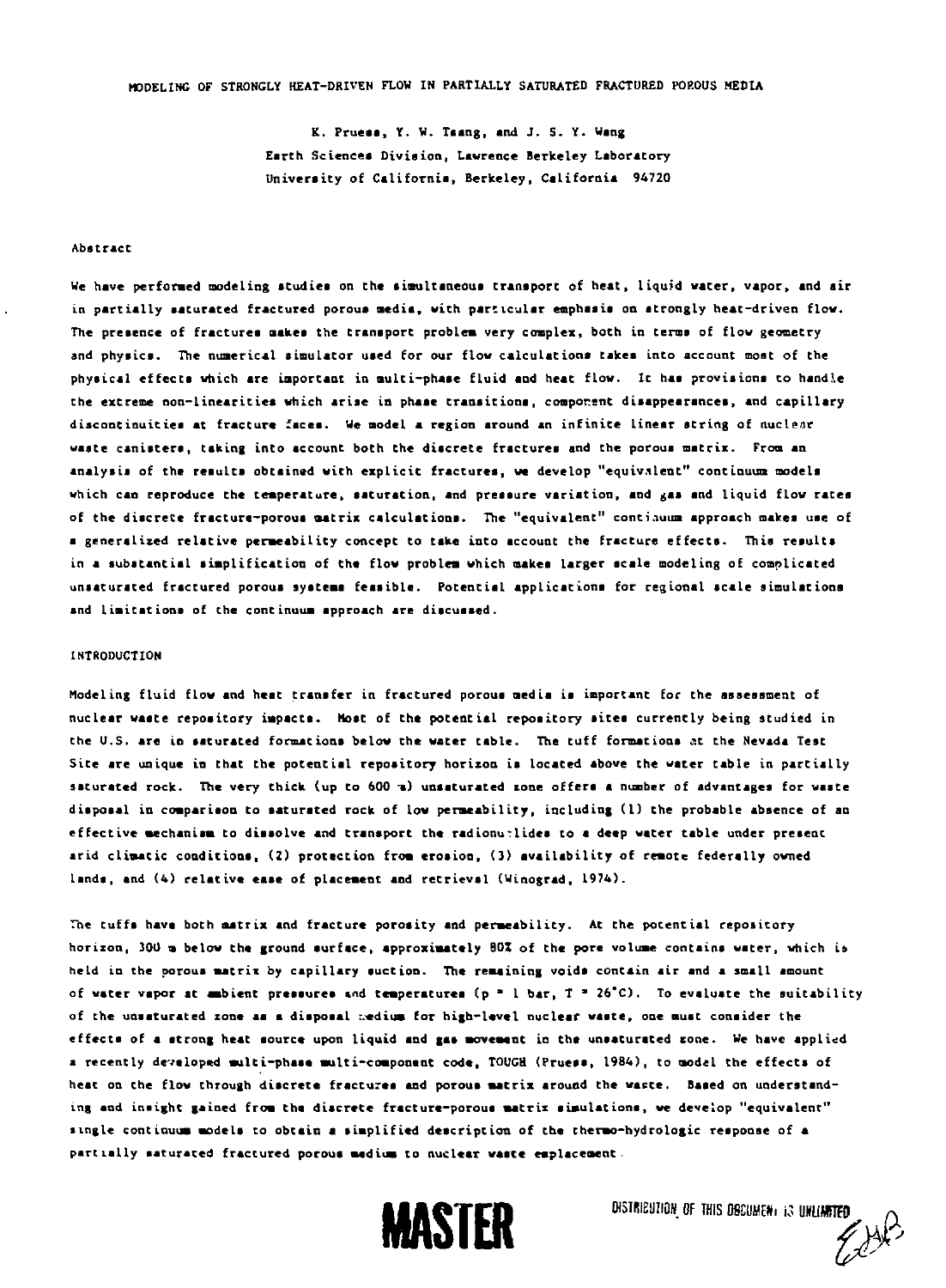## **MULTI-PHASE APPROACH TO NON-ISOTHERMAL UNSATURATED FLOW**

**The "conventional" description of unsaturated flow, as recently reviewed by Narasimhan (1982), was developed primarily by aoil physiciats. It assuses isothermal conditions and treata the gas phase as a paaaive spectator, which remains at conatant preaaure** *(\* **bar) at all tines. Liquid phase flows under gravity and capillary auction, aa given by Richards' law (1931). This approach haa been extended to "weakly" noa-iaothermal systems (temperatures up to 50\*C) by Philip and de Vries (1957), Sophocleous (1979), Hilly (1982), and others. These authors include effecta of water vapor transport by molecular diffusion, Dut no overall movement of the gas phase is taken into account. The present atatua of "weakly" non-iaothermal unsaturated flow haa been reviewed by Walker, Sabey, and Hampton (1981),**  and Childs and Malataff (1982).

**Emplacement of high-level nuclear waste in partially saturated rock preaenta a "strongly" heat-driven**  problem, for which the approaches mentioned above are not applicable. Near the waste packages absolute **temperatures may almost double (from ambient 300 K to near 600 K). From the ideal gas law pV \* nRT one then expects large increases in pressure and/or volume of the gas phase, which will give ris e to strong forced convection of the** *\$a»* **phase from thermal expansion. Even stronger gas phase flow effects are expected from vaporisation of liquid water, which will become vigorous when formation teaperaturea exceed 100'C. To describe these phenomena it is necessary to employ a multi-phaae approach to fluid and heat flow, which fully accounts for the movement of gaseous and liquid phases, their transport of latent and sensible heat, and phase transitions between liquid and vapor. The gas phase will in general consist of a mixture of water vapor and air , and both these components must be kept trsck of separately.** 

We have developed a numerical simulator called "TOUGH" (transport of unsaturated groundwater and heat), **which can represent moat of the physical processes of significance in two-phase flow of water and air with simultaneous heat transport (Pruess, 1984). The formulation used in TOUGH is snalogous to the multi-phase treatment customarily employed in geothermal reservoir simulators (Pruess, 1983; O'Sullivan et al. <sup>t</sup> 1983). Similar numerical models have been recently developed, or are being developed, by other authora (Travis, 1983; Eaton et al. , 1983; Hadley, private communication, 1984; Bixler, 1984). Table 1 summarizes the physical effects which impact on fluid and heat transport. Check narks indicate processes or effects which are preseutly accounted for in the governing equations solved by the TOUGH simulator. Processes which are checked off in parentheses are at present implemented in an approximate way. Other effects currently not accounted for in the computer model may be significant, and are being studied. TOUGH aolvea the heat and mass balance equations for the components air and water. These equations are strongly coupled and are highly non-linear, because of order-of-magnitude changes in parameters during phase transitions, and because of non-linear material properties (chiefly relative pen jabilit y for gas and liquid phases snd capillary pressures). Because of these features of the equation system, TOUGH performs s completely simultaneoua solution of the discretized mass- and energy-balance equations, taking all coupling te-ms into account. Space discretization is made with**  the integral finite difference method (IFD; Narasimhan and With rspoon, 1976). Time is discretized fully implicitly as a first-order finite difference, to obtain the numerical stability needed for an **efficient calculation of flow in fractures with extremely small volumes. Newton-Raphson iteration is performed Co handle the nonlinearities. The linear equation\* arising at each iteration step are**  solved directly, using Gaussian elimination and sparse storage techniques (Duff, 1977). The numerical **performance of TOUGH was verified by comparison with a number of geothermal reservoir and unsaturated flow problems, for which analytical or numerical solutions are available (Pruess and Wang, 1984).**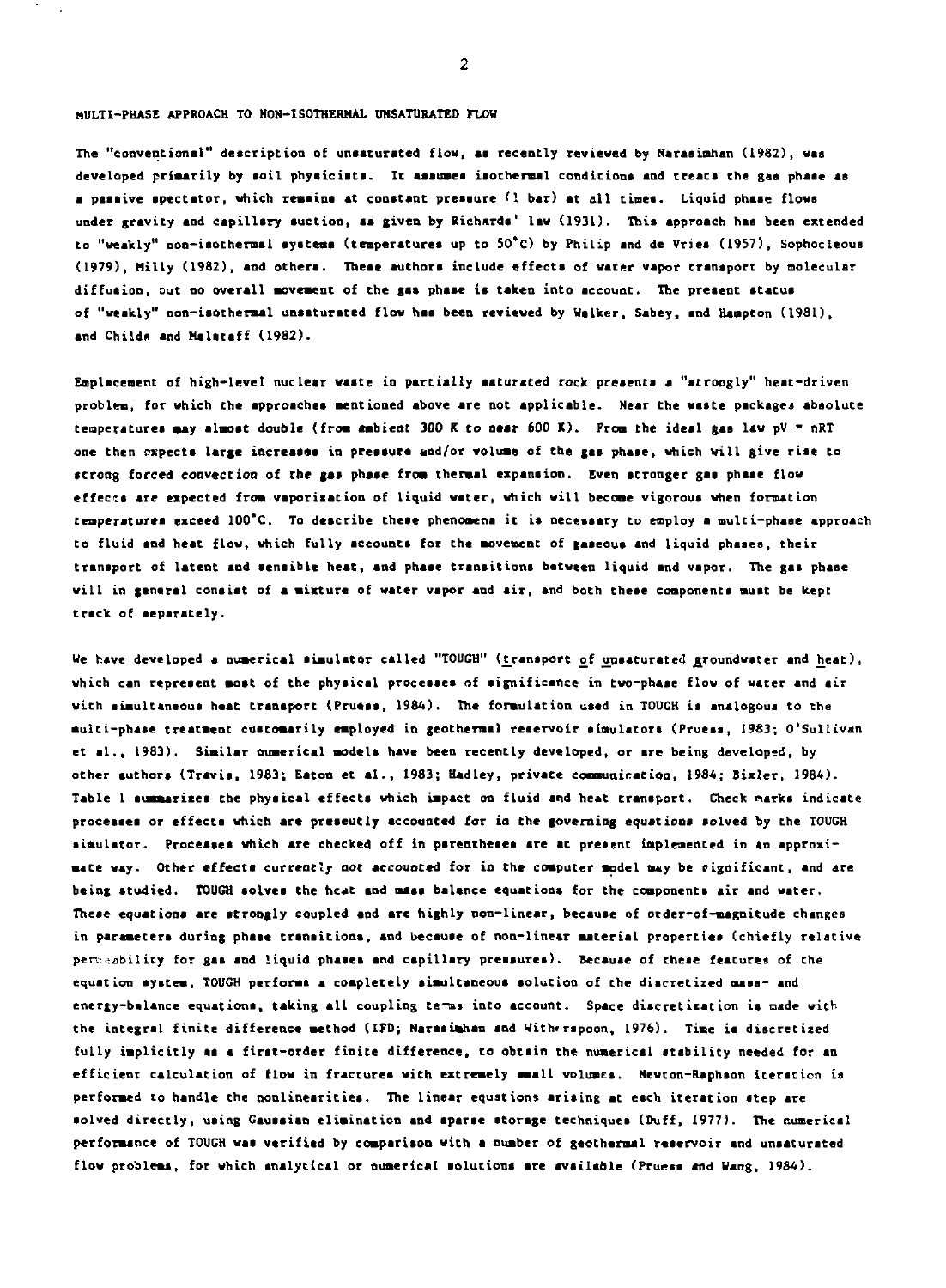| Fluid Flow                          |        | 2. Heat Flow                     |
|-------------------------------------|--------|----------------------------------|
| pressure forces                     |        | √ conduction                     |
| V viscous forces                    |        | flow of latent and sensible heat |
| inerrial forces                     |        | radiation                        |
| v gravity                           |        | 3. Vaporization and Condensation |
| interference between liquid and gas |        | temperature and pressure effects |
| disselution of mir in liquid        |        | f capillarity and adsorption     |
| capillarity and adsorption          |        | 4. Changes in Rock Mass          |
| differential heat of wetting        | liquid | (v) thermal expansion            |
| chemical potential gradients        |        | (*) compression under stress     |
| f mixing of vapor and air           |        | thermal atress cracking          |
| f vapor pressure lowering           |        | $($ i) change in porosity and    |
| * binary diffusion                  | 244    | permembility                     |
| Knudsen diffusion                   |        |                                  |
| thermodiffusion                     |        |                                  |

**Table I: Physical Proceases in Strongly Heat-Driven Flow in Partially Saturated Rocks** 

### **DISCRETE AND CONTINUUM MODELS FOR FLOW IN FRACTURED ROCKS**

**A substsntial complication of the flow problem considered here arises from the complex geometric characteristic s of fractured rock with aignificant matrix porosity and permeability. Numerical modeling of fluid and heat flow in fractured media can be approached in several different ways. Conceptually it is most straightforward to model the diacrete fractures explicitly , using small volume elements, together with porous matrix blocks. The explicit discretization approach to modeling flow in fractured media is suitable for fundamental studies of idealized systems, but it is not practical for most "real" problems, where the amount of geometric detail and complexity is far beyond Che**  capacity of digital computers, and where available field data on fracture distributions are typically **rather incomplete. Moreover, in modeling thermohydrologicel conditions one ia usually interested in predicting averages over some macroscopic scale , and too much detail on the level of individual fractures would be uaeless.** 

**A powerful approach to modeling of flow in fractured aedia** *it* **the double-porosity method, originally developed by Russian hydrologista (Barenblatt et al. , 1960), and introduced into the petroleum litera ture by Warren and Root (1963). In this method, Che "primary" porosity in the rock matrix and the "secondary" porosity in the fractures are etch treated as a continuum. The global flow in the medium occurs only through the fracture continuum, while matrix and fractures interact locally by means of "interporosity" flow. The classica l double-porosity method employed a quasi-steady approximation for interporoaity flow. This waa extended to a method of multiple interacting continue (MINC) by Pruesa and Narasimhan (1982a, b) for problems with highly transient interporoaity flow of multi-phase fluids and heat. In many cases the double-and multiple-porosity methods stil l require a very large amount of computational work, ao that it would be desirable to go one step further and attempt to approximate the fluid and heat flow in a fractured medium by means of a aingle effective or "equivalent" continuum. Possibilitie s \*nd limitations for repreaenting the permeability of a fracture system by means of an equivalent porous medium have been studied by Long et al. (1982). These authors have considered steady isothermal single-phase flow in fracture networks, with completely impermeable matrix. In our case, extensive boiling of formation water occurs mainly in the matrix, ao that matrix permeabilit y and porosity cannot be ignored. The problem of developing an "equivalent" continuum description for emlti-phase flow in a fractured porous medium is considerably more difficult than the problem of**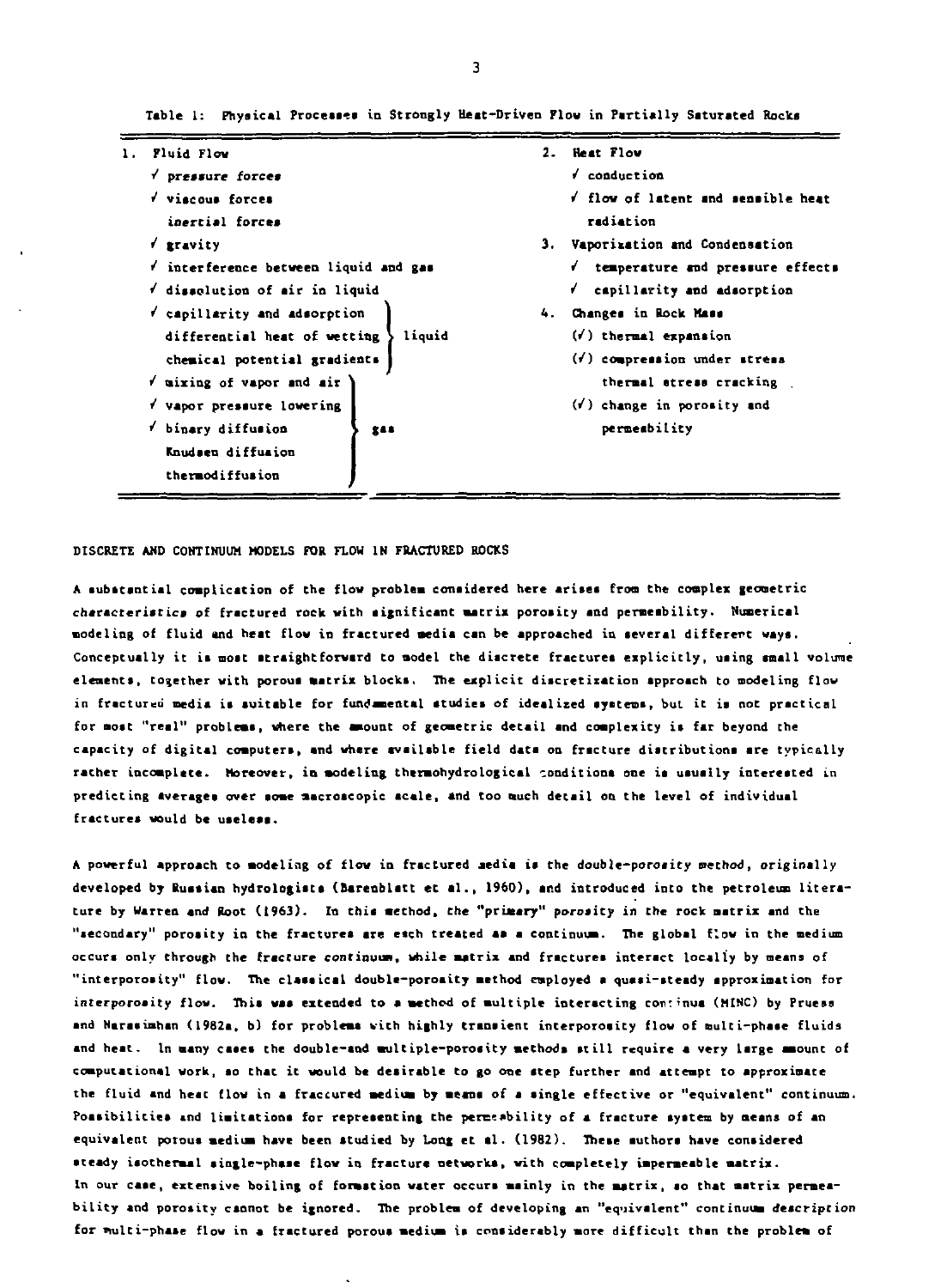**single-phase, fracture-only flow. It can be shown that at least two continua are required to avoid basic inconsistencies in the representation of fractured porous flow (Pruess et si. , 1984). However, because of the computational complexities of even the simplest twc-continuua model, we believe it worthwhile nonetheless to attempt to develop single continuum models thich can adequately predict certain aspects of the thermohydrological response to wcate emplacement. In the present study, we develop single "equivalent" continuum models which yield approximately the same temperature, pressure, and saturation distributions and mass fluxes as an explicit discrete fracture-porous matrix model,**  given the same initial and boundary conditions.

## **OUTLIKE OF MODELING APPROACH**

**As « first step, we perfons detailed modeling studies of fluid and heat flow near waste packages emplaced in fractured porous tuff, using an explicit representation of fractures. To accomplish such modeling it is necessary to idealize fracture and waste emplacement geometry. Specifically, we consider only one set of plene, parallel, infinit e fractures, which intersects an infinit e linear string of waste packages at a right angle (Figure 1). Apart from this idealization we do employ geometric and matrix hydrologic parameters which, although preliminary, have been suggested as representative of actual**  values for the eystem under study. However, hydrologic properties of the fractures are rather poorly **known at present. Therefore, hypothetical cases are studied to explore possible system behavior.** 

**These explicit fracture studies provide a detailed "microscopic" look at system evolution after waste emplacement. The results obtained, <^:ile of interest in their own right, then serve** *A»* **"benchmarks"**  in a second step, where we generate fluid and heat flow predictions for various single-continuum **moiels in search for an "equivalent" con'inuum. Specifically, based on the process characteristics observed in the explicit fracture models, we propose single-continuum parameters which might be expected to yield a behavior similar to the explicit fracture model. The continuum models are tested by comparing predictions for temperatures, pressures, saturation profiles, and mass snd heat flow rates with those obtained in the explicit fracture models. In this way it is possible to evaluate utilit y and validity of the continuum models.** 

#### **SPECIFICATION OF THE EXPLICIT DISCRETE FRACTURE-POROUS MATRIX STUDIES**

In the calculations reported here we neglect gravity and infiltration effects. For the idealized **geometry shown in Figure 1, it is then only necessary to model a symmetry element, as indicated by dashed lines. However, for convenience we will quote results for extensive quant itiea such as fluid and heat flow rates, on a "per waste package" baaia. The calculations for the diacrete fractureporous matrix studies were carried out using a two-dimensional r-r grid. Discretisation in the r direction consists of 44 concentric cylinders which extend from the canister wall to r • 300 m; the radial spacing of the cylinders increases non-uniformly with r. In z direction we discretiz e into four layers having thicknesses (in 10 • ) of 1, 4, 15 and 90 respectively. The '.irst layer represents (half of) the fracture. Most of the formation parameters (Keith Johnstone, private communication, 19B3) used in the calculations are summarized in Table 2. Characteristic curves (relative permeability and suction pressure) are only given for the rock matrix. The characteristic curves for the fractures are not known experimentally. To arrive at the characteristic curves for the frsctures in our calculations, we proceed as follows.** 

**Upon close examination of the measured suction curve for the tuff matrix as shown in Figure 2, we note that the very strong suction pressures such as -2000 bars at low liquid saturation in the matrix**   $(s_{L,m} = 22)$  cannot represent effects of capillary pressure related to the curvature of the matrix **pores. (Indeed, the capillary radius corresponding to Paction \* -2000 bars is 7.3 x 10~<sup>8</sup> cm, or**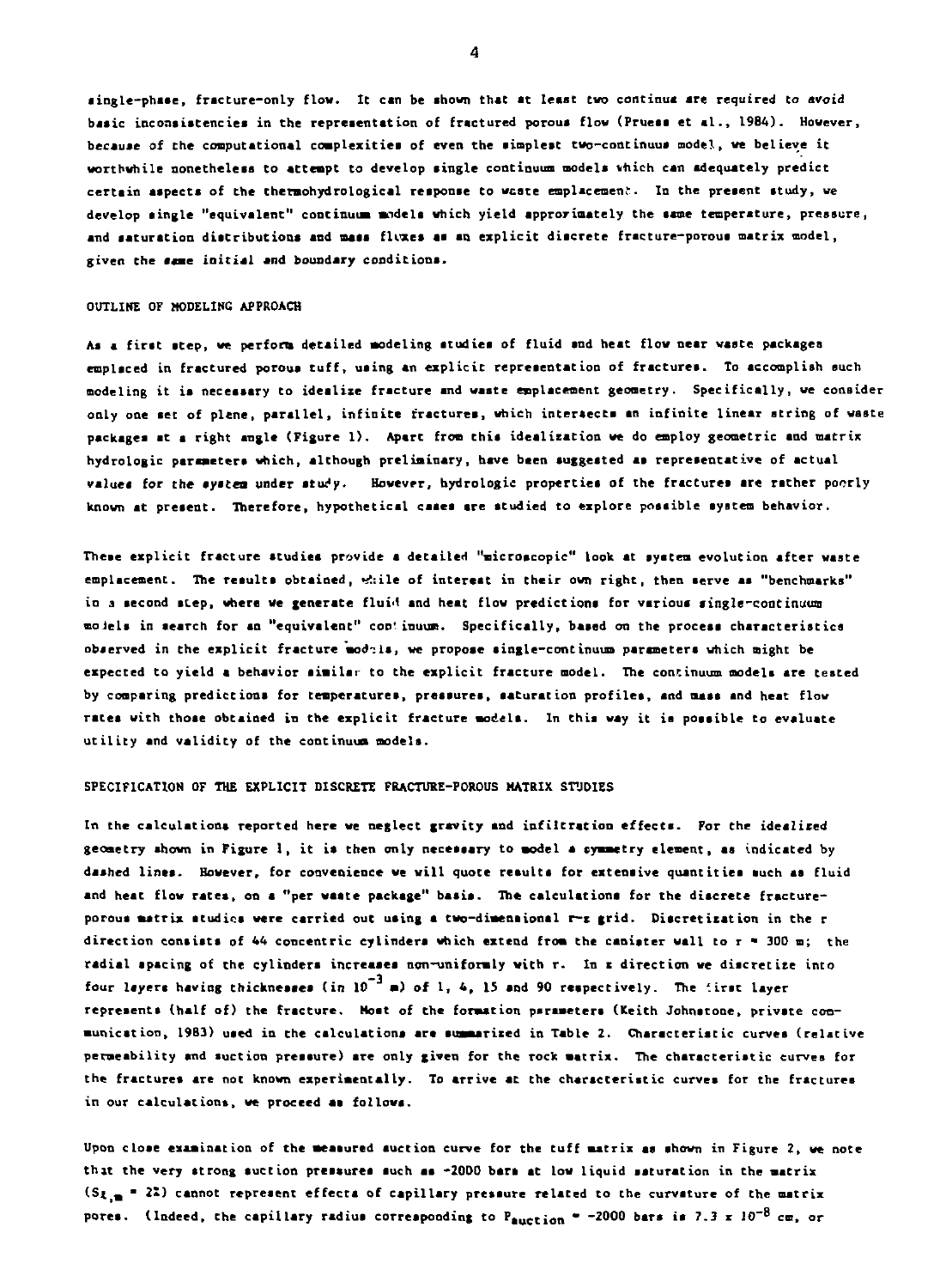|  | Table 2: Formation Parameters |  |
|--|-------------------------------|--|
|--|-------------------------------|--|

| Matrix                                                   |                                                                                                                                      |  |
|----------------------------------------------------------|--------------------------------------------------------------------------------------------------------------------------------------|--|
| rock grain density                                       | $\rho_{\rm g}$ = 2550 kg/m <sup>3</sup>                                                                                              |  |
| rock specific heat                                       | $C_B = 768.8 \text{ J/kg}^{\circ}C$                                                                                                  |  |
| rock heat conductivity (dry)                             | $K = 1.6 W/m^2C$                                                                                                                     |  |
| porosity                                                 | $\bullet$ = 10.3 %                                                                                                                   |  |
| permeability                                             | $k_m = 32.6 \times 10^{-18}$ m <sup>2</sup>                                                                                          |  |
| suction pressure                                         | $P_{\text{mnc}}(S_1) = -1.393 (S_{\text{RF}}^{-1/\lambda} - 1)^{1-\lambda} \text{ MPa}$                                              |  |
| relative permeability to liquid<br>(van Genuchten, 1980) | $k_{r\lambda}(s_{\lambda}) = \sqrt{s_{\text{EF}}} (1 - (1 - s_{\text{py}}^{1/\lambda})^{\lambda})^{2}$                               |  |
| relative permeability to gas                             | $k_{rs}(s_1) = 1 - k_{rt}$                                                                                                           |  |
|                                                          | where $S_{\text{EF}} = (S_{\text{g}} - S_{\text{tr}})/(1 - S_{\text{tr}})$ , $S_{\text{tr}} = 9.6 \times 10^{-4}$ , $\lambda = 0.45$ |  |
| Fractures (one vertical set)                             |                                                                                                                                      |  |
| aperture                                                 | $6 - 2 =$                                                                                                                            |  |
| porosity                                                 | $\phi_c = 20.2$                                                                                                                      |  |
| spacing                                                  | $D = .22$                                                                                                                            |  |
| average continuum permeability                           | $k_f = 10^{-13}$ m <sup>2</sup>                                                                                                      |  |
| permeability per fracture"                               | $k_F = \overline{k}_F$ -D/6 = 11 x 10 <sup>-12</sup> m <sup>2</sup>                                                                  |  |
| equivalent continuum porosity                            | $\bar{\phi}_f = \phi_f \delta/D = 0.182$ Z                                                                                           |  |
| Initial Conditions                                       |                                                                                                                                      |  |
| temperature                                              | $T = 26 °C$                                                                                                                          |  |
| pressure                                                 | $p = 10^5$ Pa (= 1 bar)                                                                                                              |  |
| iiquid saturation in matrix                              | $S_{L,m} = 80.7$                                                                                                                     |  |

\*Note that we do not imply a parallel-plate model for the fractures; k<sub>f</sub> is less than the parallel<br>plate permeability  $(\phi_f \delta)^2/12 = 1.33 \times 10^{-8} \text{ m}^2$ .

**approximately twice the tiiameter of a water molecule!). In this range of low liquid saturation the suction curve in fact represents the effects of liquid phase adsorption on the solid surface of the rock. The transition from capillary mechanism to adsorption mechanism has been studied in concrete slabs (Huang et al. , 1979). Since the adsorption mechanism depends only on the physical-chemical properties of the rock-liquid interaction, but not on the curvature of the pore aurfaces, we expect that the same effects are present on the fracture surfaces as on the matrix pore aurfaces at low**  liquid saturations. At the ambient suction  $P_{succ} = -10.93$  bar for the matrix at initial liquid **saturation** *\$1<sup>19</sup> <sup>m</sup>* **80X, the liquid cannot be held by capillary force in the fractures. If we apply**  the expression,  $P_{cf} = -20/5$ , to the fracture, where  $\sigma$  is the surface tension and  $\delta$  is the fracture **aperture, ve obtain at ambient temperature P<sup>c</sup> f • -.00073 bar, which ia much smaller than the ambient**  suction P<sub>auc</sub> = -10.93 bar. Therefore, liquid can be present on the fracture surfaces only as a thin file of a few molecular layers. We propose that the very atrong suction at low liquid saturation for **the matrix shown in Figure 2 is also encountered over a small interval of low liquid saturations in**  the fractures. The thin film of liquid on the fracture walls presumably has extremely low mobility. Specifically, we assume an immobile saturation S<sub>ir</sub> such that liquid relative permeability in the fracture  $k_{r,L}$  (S<sub>*t*</sub>) = 0 for S<sub>t</sub>  $\leq$  S<sub>*t*r</sub>. For S<sub>t</sub>  $>$  S<sub>*t*r</sub>, the liquid and gas fracture relative permeabilities are assumed to be linear functions of saturation and to obey the relationship  $k_{rf}$   $\star$   $k_{ro}$  = 1 as suggested in the geothermal literature (Pruess et al., 1983).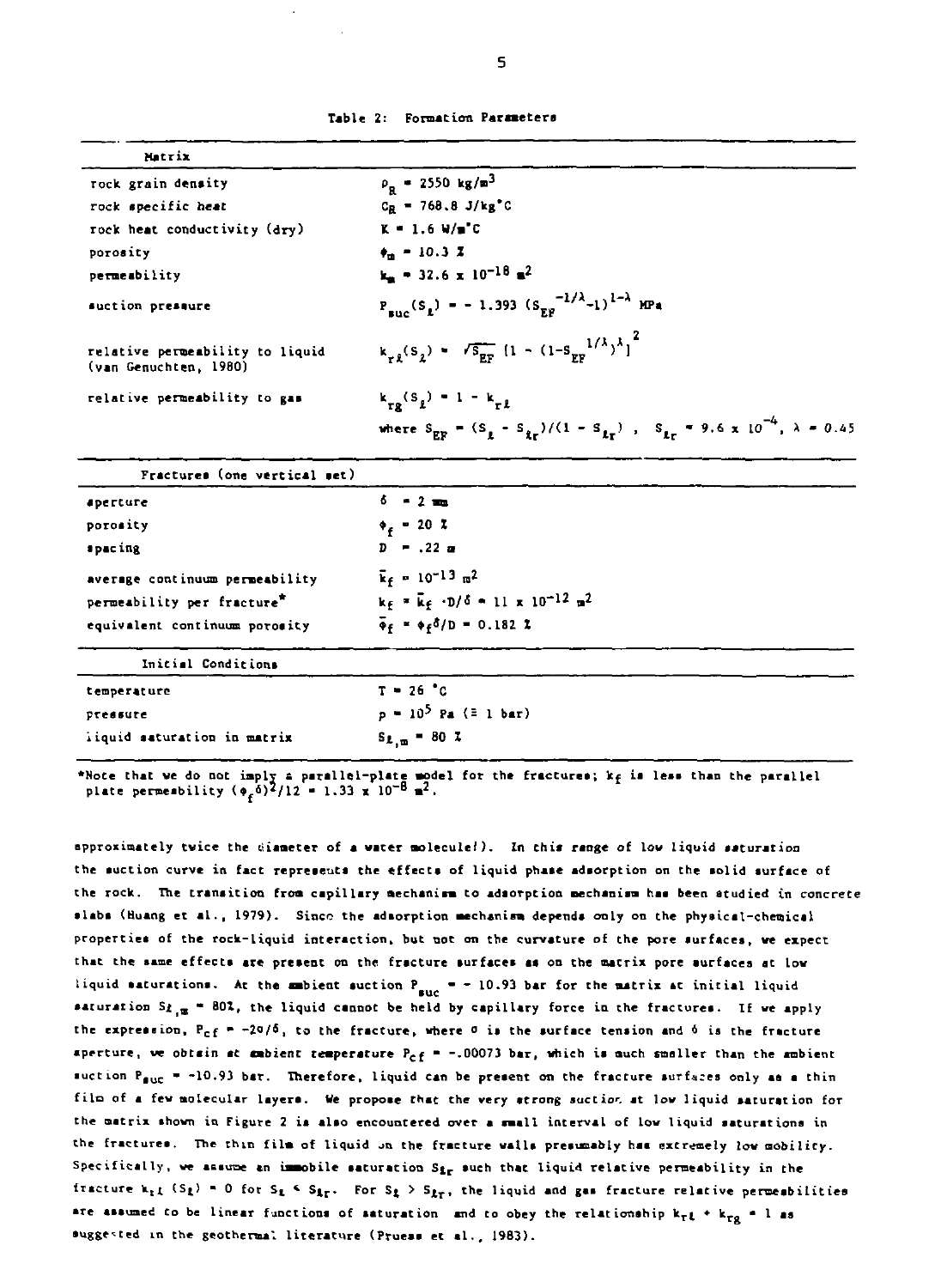**In this study, we model two cases which are intended to illustrate alternative possible system behavior. These cases differ with respect to mobility of liquid in the fracture at the initial (pre-emplacement)**  liquid saturation. We choose S<sub>2r</sub> = 1% for the liquid permeability cut off in the fractures. Then we assume a linear variation of suction pressure with liquid saturation over the range of 0<sup>*4*</sup> S<sub>2</sub><sup>*4*</sup> **1Z in the first case and over the range of 0 \* S£ < 5X in the second caae. Before canister emplacement, matrix and fractures will be in capillary equilibrium. The above choice of parameters gives the**  initial liquid saturation in the fracture  $S_{4,f}$  \* .9878X in Case 1 and  $S_{4,f}$  = 3.928X in Case 2. Hence the liquid is initially immobile in Case 1 and has a relative permeability of  $k_{rL}$   $\epsilon$  \* 2.96x10<sup>-2</sup> **in Case 2.** 

### **RESULTS OF DISCRETE FRACTURE-POROUS MATRIX STUDIES**

**Calculated results for Case 1 are given in Figures 4 through 8, and for** *Caae 2* **in Figures 9 through** *13.*  **For comparison we have also included results for porous medium models with no allowance for fractures,**  as well as for "equivalent" continuum models, to be described in the next section. We shall first **describe the simulated response of the porous frsctured system to waste package emplacement in a general way as shown schematically in Figure 3. Detailed discussion of the computed results will be given in conjunction with introduction of equivalent continuum concepts and parameters below.** 

**Emplacement of waate packages causes temperatures to rise in both rock matrix and fractures. Initially this causes evaporation of a modest amount of liquid water, as the partial pressure of vapor increases**  according to the saturation curve  $P_v$  **\***  $P_{\text{max}}$  (T). Boiling becomes vigorous as the temperature **reaches lOO'C. Host of the vapor generated in the rock matrix flows towards the fractures, and then flows radially outward in the fractures, where it soon condenses on the cooler walls of the rock. In**  Case 1, where liquid is initially immobile in the fractures, the condensed liquid re-enters the matrix **under capillary suction, and then migrates down the saturation profile towards the boiling region near the waste package. However, because of low matrix permeability, radial outflow of vapor in the fractures exceeds radial inflow of liquid in the matrix, so that the rock near the waate package becomes desaturated (dries up). As time progresses the entire spatial pattern of vaporisation in the matrix, vapor discharge into the fractures, condensation at fracture walla and liquid backflow in the matrix towards the heat aource slowly migrates radially outward, away from the canister. Even though**  liquid is only barely immobile in the fractures initially, it remains immobile at all times. The very **sl'7,ht saturation buildup of &Si > 0.0122Z required to achieve liquid mobility in the fractures is never accomplished, becauae capillary auction in the matrix is sufficiently strong to draw liquid out of the fractures at the same rate as it condenses.** 

**The behavior of the condensed liquid is entirely different in the second case, where liquid has a finite mobility in the fractures. The slight saturation increase in the fractures as a consequence of condensation induces s suction gradient and associated liquid flux in the fracture. The extremely**  large fracture permeability gives rise to rapid movement of water away from the condensation front, **both radially inward and outward. In this wa; the condensed water is rspidly distributed over the fracture faces, with little water entering** *t^e* **matrix near the condensation front. Backflow of liquid towards the boiling region near the canister is facilitated by the high-permeabi'ity pathway in the fractures. With time a balanced vapor-liquid counterflow ia established, which stabilizes the saturation profile near the canister, and prevents the drying process from going very far. This auction**drive. two-phase counterflow represents an extremely efficient heat transfer mechanism known as "heat pipe" (Eastman, 1968). In the present case, the "overpressure" needed to drive the heat pipe is small **because of the large fracture permeability. Gas phase pressures always remain close to 1 bar, so that temperatures in the fractures remain at or below 100 \*C. Becauae of the small fracture spacing the**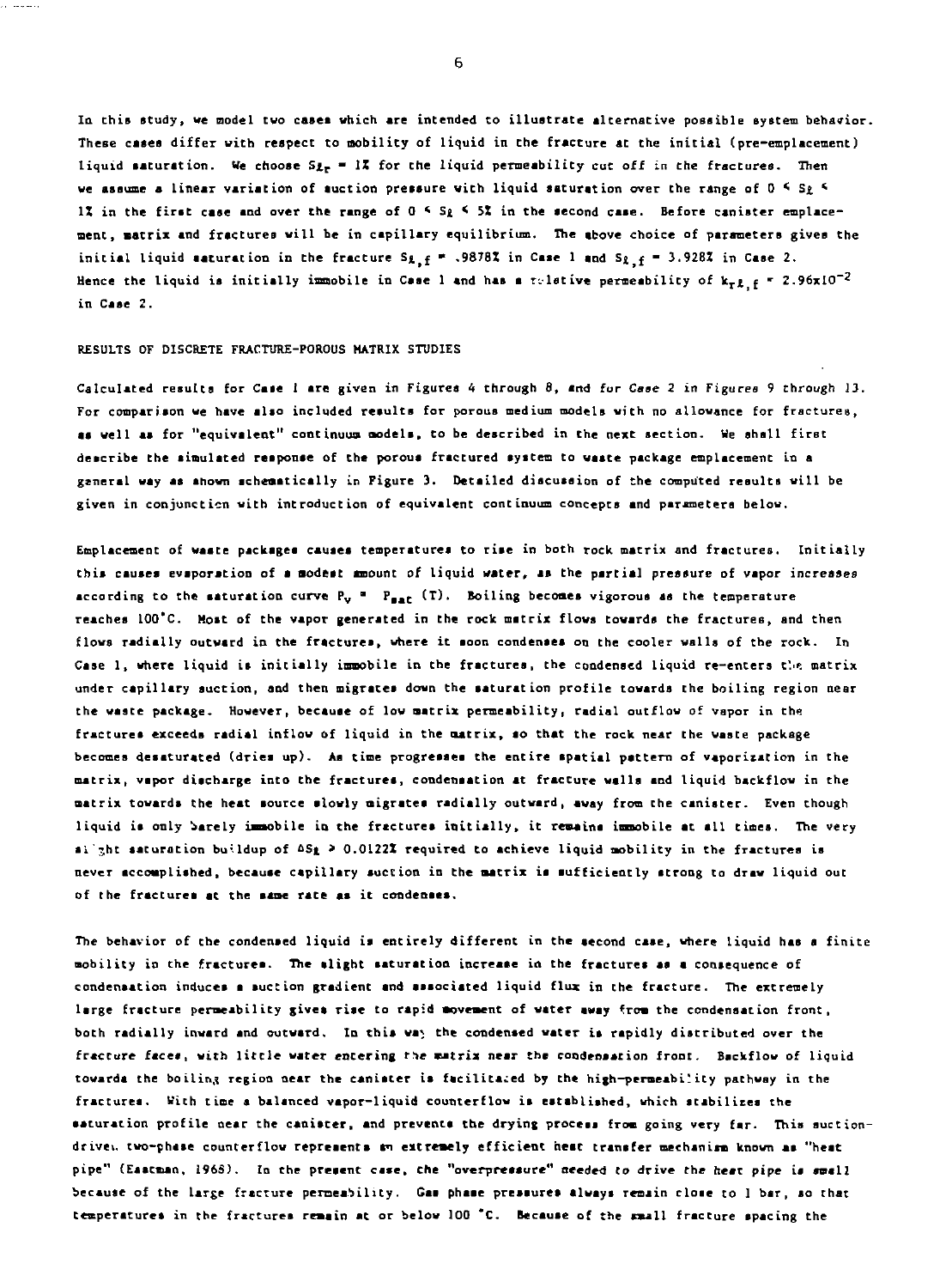**pathways fo r vapo r flow and hea t conductio n from th e rock matri x t o th e fracture s ar e shor t (< Ilea) , and temperatur e and pressur e condition s remain clos e t o (T , P) • (10 0 \*C, 1 bar ) eve n i n th e rock matrix . This is in contrast t o Case 1 where th e temperatur e rise s t o much highe r values .** 

## **EQUIVALENT CONTINUUM MODELS**

**We shal l now examine i n detai l th e simulate d flui d and hea t flow processe s i n a fracture d porous medium i n an attempt Co identif y th e specifi c effect s o f fractures , and t o approximat e thes e effect s by means of a singl e continuum wit h suitabl y chose n "effective " hydrologi c parameters. For Case 1**  with liquid immobile in the fractures at all times, it appears that the role of the "ractures is **solel y t o provid e a high-permeabilit y pathway for gas phas e flow , whil e having no effect s on liqui d flow . This suggests a ver y simpl e prescriptio n for effectiv e continuum parameter s which shoul d be abl e t o represen t thes e effects . Namely, we prescrib e a ver y larg e relativ e permeabilit y k <sup>r</sup> <sup>g</sup> • 3067**  for the gas phase, so that effective gas permeability  $k_{\text{TS}}$   $\cdot$   $k_{\text{m}}$  = 10  $^{2.5}$  m<sup>2</sup> is equal to the average continuum permeability  $\bar{k}_f$  of the fractures, independent of saturation. We make ao changes **whatsoeve r in th e othe r rock matri x parameters. Calculate d result s from thi s model ar e labele d "porous matri x wit h larg e affectiv e ga s permeability " i n Figure s 4 through 8 . Comparison wit h th e detaile d fractur e calculation , and wit h porous medium calculation s withou t fractures , reveals th e followin g trends.** 

**Ther e is excellen t agreement betwee n th e calculatio n usin g explici t fracture s and Che "equivalent " continuum wit h larg e ga s permeabilit y in al l important parameters, i.e. , temperatures, pressures, liqui d jaturation , and gas and liqui d flow rates . In each figure , th e intensiv e quantities , temperature , pressur e and saturation , from th e explici t discret e fracture-porou s matri x calculation s ar e averaged ove r the por e volume s of th e gri d layer s at each radiu s and th e extensiv e flow rate s ar e summed ove r th e gri d layer s fo r meaningful comparison wit h continuum models. The result s obtsine d from th e "no fractures " calculatio n {unmodified rock matri x parameters) ar e generall y rathe v different . Saturatio n and pressur e profiles , a s wel l a s flow rate s of ga s and liquid , show 'othe r dramati c fractur e effect s uhic h ar e ver y wel l reproduced by the "equivalent " continuum model wit h larg e ga s permeability . Temperature s ar e not ver y strongl y affecte d by th e presenc e of fracture s in thi s cas e wit h immobile wate r in th e fractures, becaus e of absenc e of sufficien t permeab lit y fo r wate r flow .** 

**For Case 2 wit h liqui d mobil e in th e fractures , th e rol e of th e fracture s i\* t o provid e high-perme abilit y pathways fo r both the liqui d flow and th e gas flow , whil e th e matri x act a i s th e flui d source . To tak e int o account th e fractur e effects , we modify two parameters: the relativ e permeabilit y fo r**  ithe liquid flow and the relative permeability for the gas flow. We assign for the liquid flow the relative permeability  $k_{r2} = 90.65$ , so that the effective liquid permacbility  $k_{r2} \cdot k_m = (k_{r2} \cdot \epsilon) \cdot (\bar{k}_f) =$ 2.96 x  $10^{-15}$  m<sup>2</sup>, where k<sub>rt</sub>  $\epsilon$  = 2.96 x  $10^{-2}$  is the relative permeability for liquid flow along discrete **fracture s at initia l saturation , and kf is th e averag e continuum permeabilit y of th e fractures. We also assign for the gas flow a large relative permeability**  $k_{\text{FE}} = 2976.35$  **so that**  $k_{\text{TE}}$  $k_{\text{B}} =$  $(k_{rx}, f)$   $(k_f)$ . As in Case 1, all other formation parameters are the same as for the porous **medium model withou t fractures. Calculate d result s from th e mobil e liqui d "equivalent " continuum model are labele d "porous continuum wit h larg e effectiv e liqui d and gas permeabilities " in Tigure s 9 through 13 .** 

**There is agai n excellen t agreement between th e calculatio n usin g explici t fracture s and th e "equivalent " continuum wit h larg e liqui d and ga s permeabilitie s for temperatures, liqui d saturatio n in th e matrix , g a s and liqui d flow ratet , and pressure s in th e traciur\*. . The discret e fractur e calculation s show**  *r* **hat vapor condensation on the fracture walls never changes liquid saturation in the fractures by more**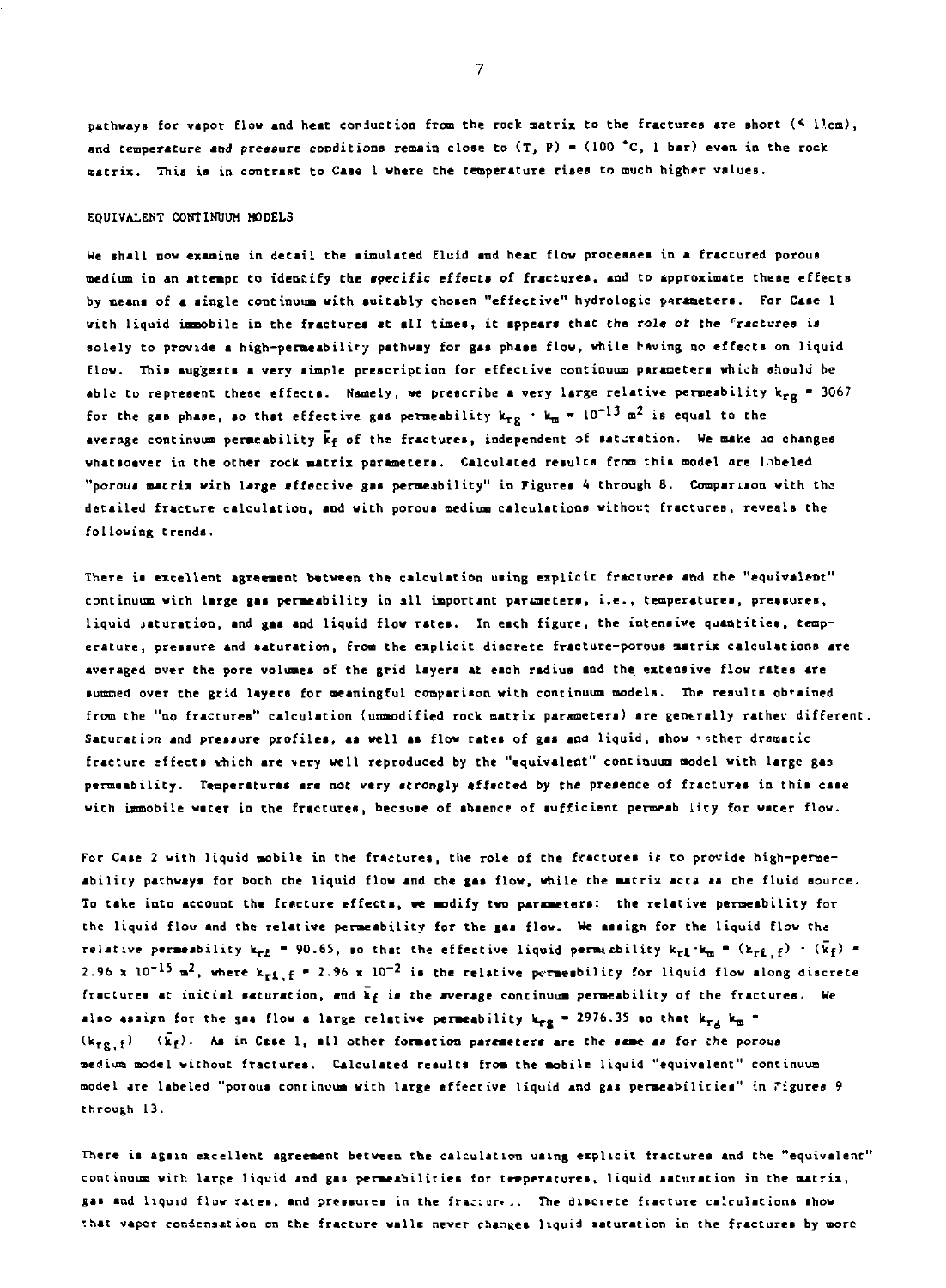**than 1.2 x 10~3 X, indicating Chat the auction pressure gradient is sufficiently strong to rapidly discribute the liquid over the fracture surfaces. With nearly constant saturation, we can use the initia l saturation to determine the constant relative permeability which is used for the "equivalent"**  continuum model. Near the canister with incensive boiling in the matrix, the pressure in the matrix **is slightly higher than in the fractures, which is tne driving mechanism for the gas flow from the matri:** *zo* **the fractures (see Figure 11). This interporosity flow normal to the matrix-fracture**  interfaces is not accounted for in the "equivalent" continuum formulation. Away from the immediate **vicinit y of the waste canisters, the "equivalent" continuum model with large liquid and gaa permeabilitie s faithfully reproduces the movements of gns and liquid, figures 9 through 13 show that the results from the "no fractures" calculation are quite different from the models taking fractures into account, Wich liquid mobile in the fractures, Che temperature near the waste canister will remain**  close to 100<sup>°</sup>C, and Lie thermally induced liquid flow can easily move away from the condensation front **into the formation.** 

# **DISCUSSION**

**Our calculations show that in the presence of a strong heat source in a partially saturated fractured porous formation, gas (vapor/air) and liquid movements will be strongly influenced by the fractures. Our modeling studies indicate Chat Che fracture effects can be represented in a single continuum by choosing appropriate gas cod liquid relative peraesbilit'ea.** 

**In modeling two alternate system behaviors (one with liquid immobile and the other wich liquid mobile in Che fractures), we show that if the liquid is initiall y mobile in the fractures the rock temperature will remain close to 100\*C; while temperatures rise Co much higher vslues when there is no liquid mobility in the fracture initially . This result suggerta that stabilization of rock temperatures near 100\*C is a characteristic signature of conditions where liquid is initiall y mobile in the fraccures. Wich liquid mobile in the fractures, the thermally induced liquid movement occurs over a ouch larger region Chan in the case with no liquid mobility in Che fractures.** 

**In focusing on the interplay of pressure driving force and suction driving force in this study, we**  have neglected gravity effects. We are currently extending the equivalent continuum modeling studies, **with inclusion of gravity, to examine the thermohydrological response to nuclear waste emplacement on a regional scale . For large scale modeling, it is necceasary to use "equivalent" cortinuua models**  as it is impractical to model all the discrite fractures together with the porous matrix. The results **presented in this paper suggest that fracture effects on a regional scale can be adequately handled by Deans of equivalent continuum models.** 

It should be emphasized that the effective hydrologic parameters for an "equivalent" continuum depend not only on formation parameters, but also upon initial thermodynamic conditions, such as initial **moisture content. Moreover, the effective continuum parameters will also depend upon the particular flow process considered, and upon the nature of the perturbation to which the fractured porous medium**  is subjected. The processes considered in this paper have the simple characteristic that liquid **saturations in the fractures never change by more than a minute amount. It is this feature which makes**  possible a sixple effective continuum representation in terms of (large) effective relative permeabilities. For other types of processes, such as major flood events with large saturation transients **in the fractures, such simplifications are not applicable. In that case it may in fact not be possible to obtain an equivalent ecatinuum description.**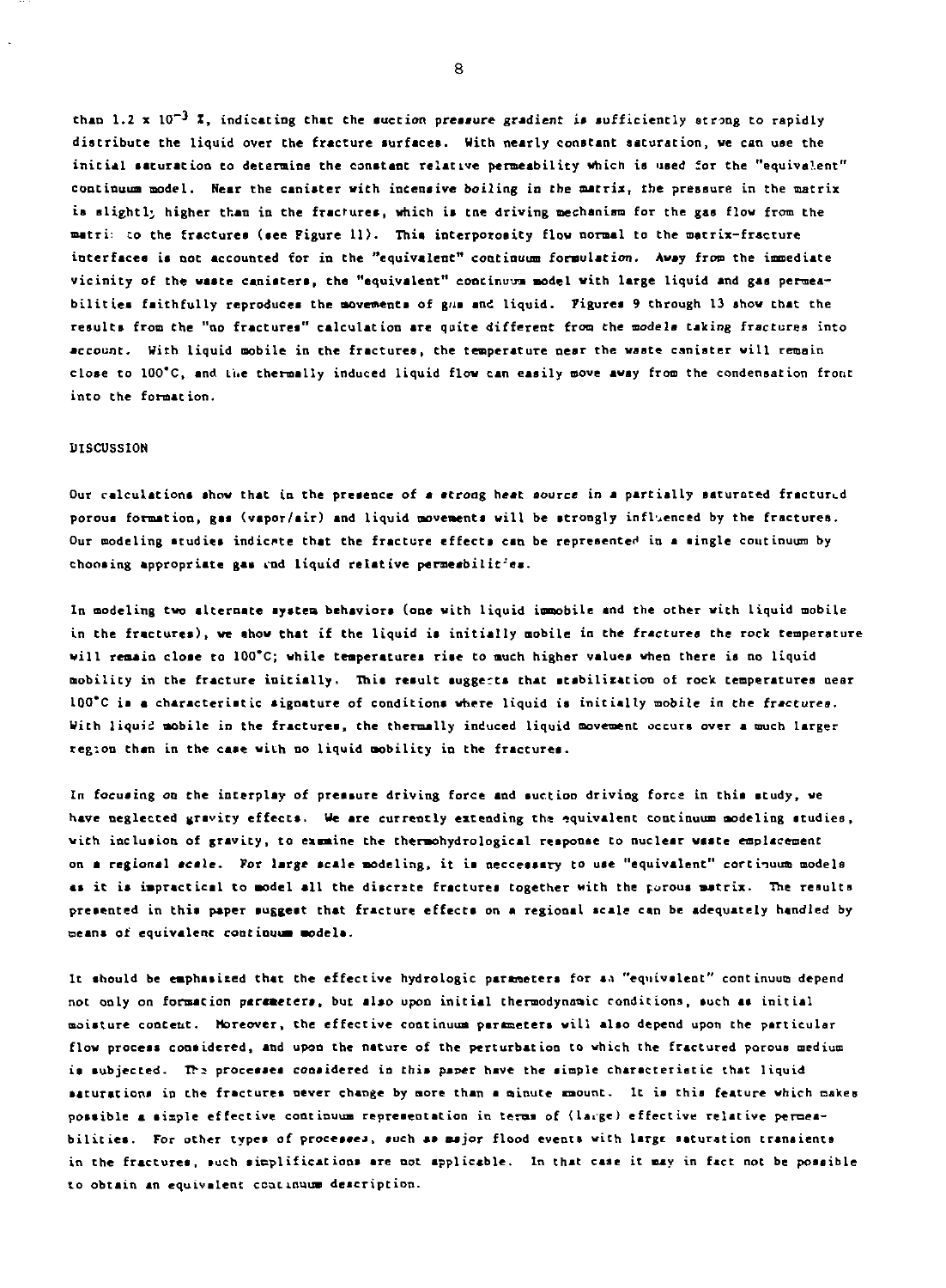In conclusion, it should be emphasized that single continuum models can predict only certain aspects of the thermohydrologic response. We have demonstrated that "equivalent" continuum models can reproduce the temperature, pressure, saturation, and fluid flow fields generated from waste emplacement. However a single continuum gives only a single velocity field, which will either underestimate flow velocities in the fractures or overestimate flow velocities in the matrix. Furthermore, no description of interflow between fractures and matrix is made in Che single continuum model. These deficiencies of the "equivalent" continuum approach may have a strong impact on predictions for transport of chemical species. Therefore, the utility of continuum models for predicting contrinant . sport is uncertain at the present time.

## ACKNOWLE. GEMENT

This work was supported, in pare, by Sandia National Laboratories, and by the Director, Office of Energy Research, Office of Basic Ener"- Science, of the U. S. Department of Energy under Contract No. DE-AC03-76SF00098.

# **REFERFMCES**

Barenblatt, C. E. Zheltov, I. P., and Kochina, I. N., I960, Basic Concepts in the Theory of Seepage of Homogeneous Liquids in Fissured Rocks, J. Appl Hath. (USSR), Vol. 24, No. 5, pp. 1286-1303.

Bixler, N. E., 1984, NORIA - A Finite Element Computer Program for Analysing Water/ Vapor/Air/Energy Transport in Porous Media, Sandia National Laboratories, SAND repot: in preparation, Albuquerque, HM.

Childs, S. W., and Malstsff, C., 1982, Final Report. Heat and Mass Transfer in Unsaturated Porous Media, Pacific Northwest Laboratory, Report PFL-4036, Rich'^nd, W-A, February.

Duff, I. S., 1977, MA28 - A Set of FORTRAN Subroutines for Soarse Unsymmetric Linear Equations, AERE Harwell Report R 8730, July.

Eastman, G. Y., 1968, The Heat Pipe, Scientific American, Vol. 218, pp. 38-46.

- Eaton, R. R., Ga-tling, D. K., and Larson, D. E., 1983, SAGUARC A Finite Element Computer Program for Partially Saturated Porous Flow Problems, Ssndia National Laboratories, Report SANDB2-2772, Albuquerque, NM, June.
- Huang, C. L. D., Siang, H. H., and Best, C. H. , 1979, Heat and Moisture Transfer in Concrete Slabs, Int. J. Heat Mass Transfer, Vol. 22, pp. 257-266.
- Long, J. C. S., Remer, J. S. , Wilson, C. R. , an'J Witherapoon, P. A., 1982, torous Media Equivalents for Networks of Discontinuous Frsctures, Hater Resources Research, Vol. 18, No. 3, pp. 645-658.
- Hilly, P. C. D., 1982, Hjvstvre and Heat Transport in Hyateretic, Inhoaogeneous Porous Hedis: A Hstric-Head Based Formulation and a Numerical Model, Water Resources Research, Vol. 18, No. 3, pp. 489-^98.
- Nararirahan; T. N., ana Witherspoon, P. A., 1976, An Integrated Finite Difference Method for Analyzing Fluid Flow in Porous Media, Water Resources Research, Vol. 12, No. 1, pp. 57-66.

Narasiehan, T. N., 1982, Physics of Saturated-Unsaturated Subsurface Flow, in: T. N. Norasimhan (ed.), Recent Trends in Hydtogeology, The Geological Society of America, Special Paper i39.

- O'Sullivan, H. J., Bodvarason, G. S., Prueas, K., and Slakeley, N. R., 1983, Fluid and Heat Flow in Gas-Rich Geotheroal Reservoirs, paper SPE-12102, presented st the Society cf Petroleum Engineers 58th Annual Technical Conference and Exhibition, San Francisco, CA., October (to appear in Soc. Pet. Eng. J.>.
- Philip, J. R., and de Vries, D. A., 1957, Moisture Movement in Porous Materials under Temperature Gradients, EOS Ti~ ... *AG'J*, Vol. 38, So. *2,* pp. 222-232.
- Pruess. K., 1983. Heat Transfer in Fractured Geothermal Reservoirs with Boiling, Water Resources Research, Vol. 19, No. 1, pp. 201-208, February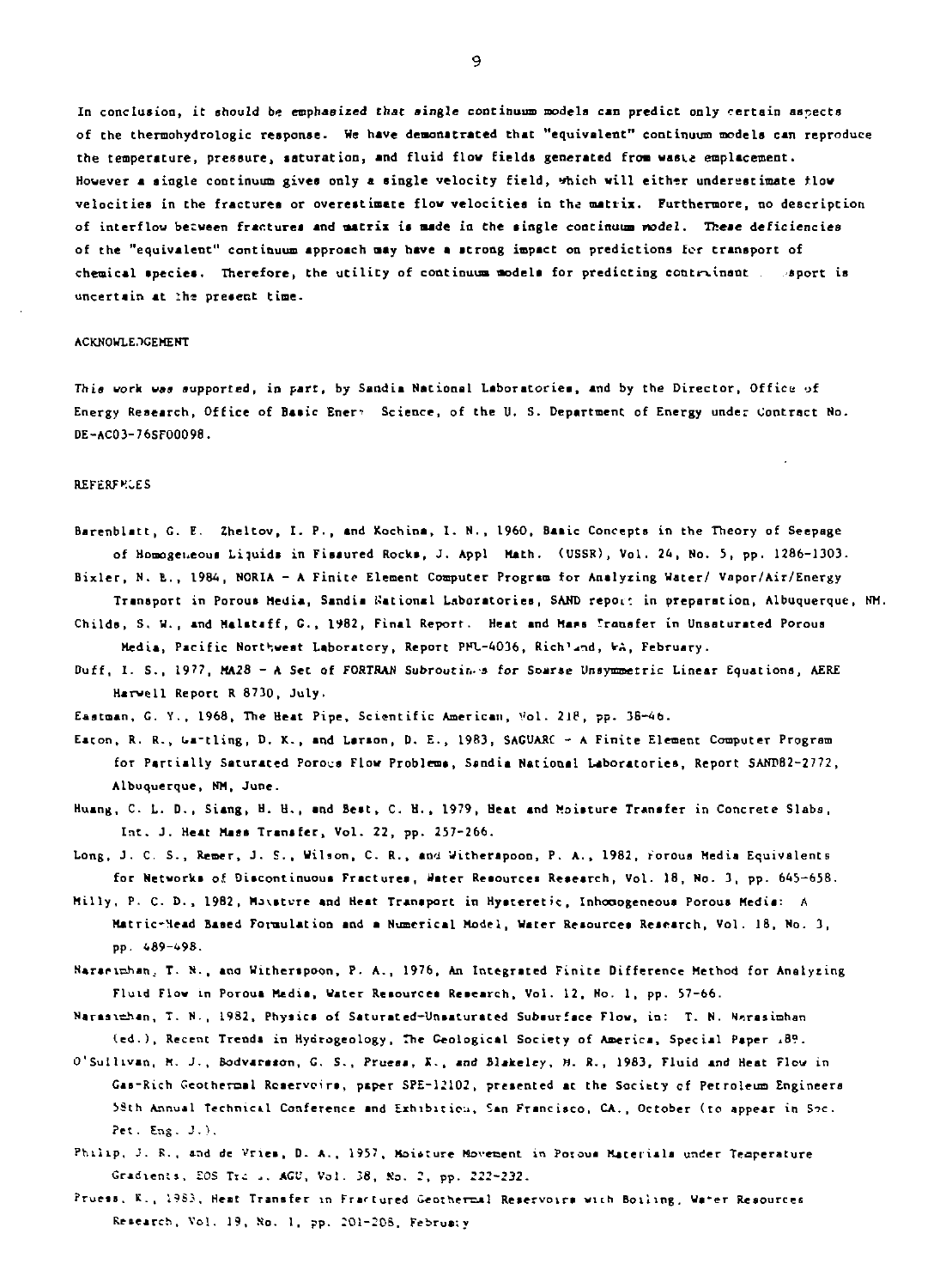- **Prueas, K., 1964, TOUGH A Numerical Model for Strongly Heat Driven Flow in Partially Saturated Media, LBL Earth Sciences Division Annual Report, pp. 39-41, also paper in preparation.**
- **Pruecs, X., Bodvarsson, G. S. , and Stefansson, V., 1983, Analysis of Production Data Prom tt e Krafla Geothereal Field, Iceland, paper presented at Ninth Workshop on Geothermal Reservoir Engineering, Stanford University, Stanford, CA.**
- **Fruess, K., and Narasiahan, T. N., 1982, On Fluid Reserve\* and the Production of Superheated Steam from Fractured, Vapor-Pominated Ceotheraal Reservoirs, Journal of Geophysical Research, Vol. 87, No. BI1, pp. 9329-9339.**
- **Pruess, K., and Naraaiahan, T. N., 1982, A Practical Method for Modeling Fluid and Heat Flow in Fractured Porous Meait, Proceedings Sixth SPE-Symposium on Reservoir Simulation, paper SPE-10509, New Orleans, LA., February (to appear in Soc. Pet. Eng, J.) .**
- **Prucss, it., Tsang, Y. W., and Wang, J, S. Y., 1984, Modeling of Strongly Heat Driven Flow in Partially Saturated Fractured Porous Media, Lawrence Berkeley Laboratory Report, LBL-18552.**
- **Prueas, K., aad Wang, J. S. Y. , 1984, TOUGH A Numerical Model for Nonisothermal Unsaturated Flow to Study Waste Canister Heating Effects, in: G. L. UcVay (ed.) , Hat. Res. Soc. Sytnp. Proc , Vol. 26, Scientifi c Basis** *tec* **Nuclear Wsate Mav^gement, p. 1031-1038, North Holland, New York.**
- **Richards, L. A., 1931, Capillary Conduction of Liquids through Porous Mediums, Physics, Vol. 1, pp. 318-333-**
- **Sophocleous, M., 1979, Analysis of Water and Beat Flow in Unsaturated-Saturated Porous Media, Water Resources Research, «ol. 15, No. 5, pp. 1195-1206.**
- **Travis, B. J. , 1983, WAFE: A Model for Two-Phase Multi-Component Mass and Heat Transport in Porous Media, draft report, Los Alamos National Laboratory,**
- van Genuchten, M. Th., 1980, A Closed-Form Equation for Predicting the Hydraulic Conductivity of the Unsaturated Soils, Soil Sci. Soc. Am. J., Vol. 44, pp. 892-898.
- Walker, W. R., Sabey, J. D., and Hampton, D. R., 1981, Studies of Heat Transfer and Water Migration in Soils, Final Report, Department of Agricultural and Chemical Engineering, Colorado State University, **Fort Collins, CO., 80523, April.**
- **Warren, J. E., and Root, P. J. , 1963, The Behavior of Naturally Fractured Reservoirs, Sac. of Pet. Eng. J. , pp. 245-255, September.**
- **Winograd, I. J. , 1974, Radioactive Waste Storage in the Arid Zone, EOS, Transactions of the American Geophysical Union, Vol. 55, No. 10, pp. 884-894, October.**



**Fig. 1. Idealised emplscement configuration. An infinite linear string of waste packages is intersected by fractures with 0-22** *a* **spacing.** 



**Fig. 2. Suction pressure of tuff matrix.**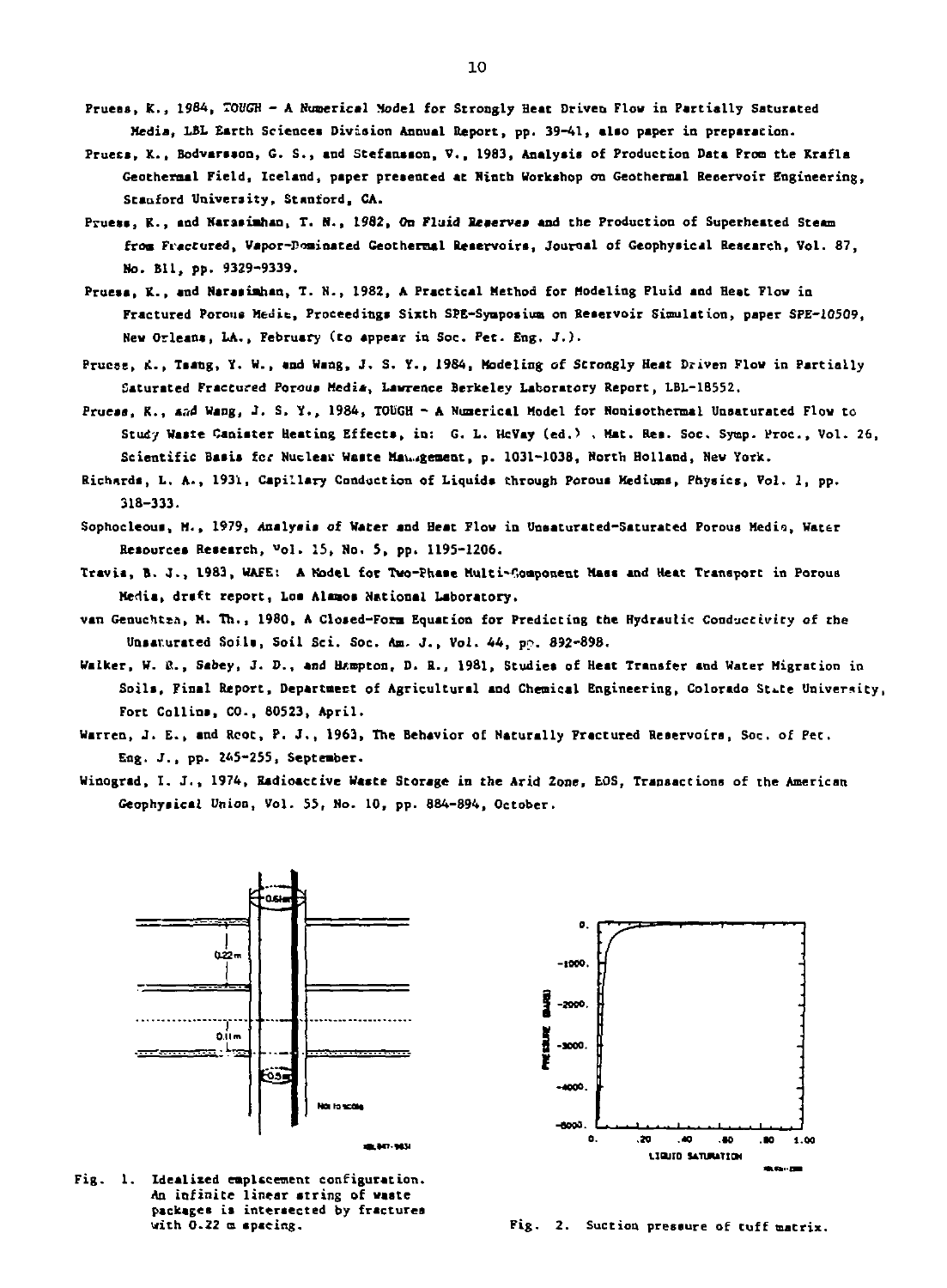

**Fig, 3. Reaponse of fractured porous medium to heat load for caae wit <sup>K</sup> immobile liquid in fractures.** 



**Fig. 5. Simulated liquid saturation profilea at t - 160 days (Case 1; for the fractured medium an average of fracture and matrix saturations is plotted) .** 





**Fig. 4 . Simulated temperatures at a distance of r « 0.3355 a from the canister centerline (Case 1; liquid immobile in fractures).** 



**Fig. 6. Simulated pressure profiles at t \* 160 daya (Case 1; for the fractured medium the pressure in the fractures is plotted; note the different scales!).** 

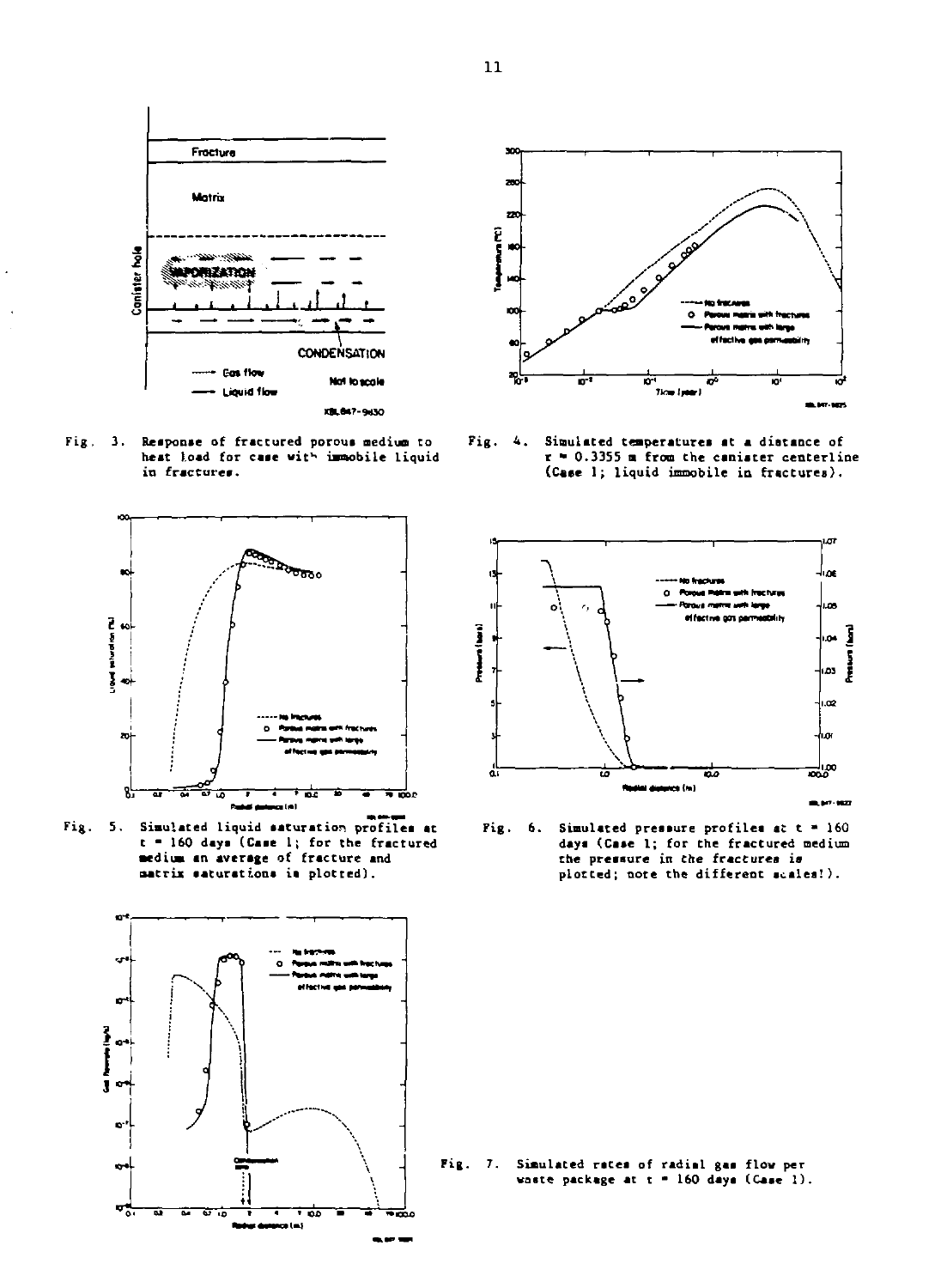Fig. 8. Simulated rates of radial liquid flow **per waste package at t - 160 daya <Caae**  1; a "-" sign indicates flow towards the waste packages).

o Res

 $oa^{(-)}$ 

73

'n

**Personal Discussion** 



**Fig- 10. Simulated Liquid saturation profiles at t - I year (Case 2; note the different scales!).** 



**Fig. 12. Simulated races of radial gas flow per**  waste package at t = 1 year *(Case 2)*.



**Fig. 9. Simulated temperatures at a distance of r • 0.3355 m from the canister centerline (Case 2; liquid mobile in fractures).** 



**Fig. Simulated pressure profiles it t • 1 year (Caae 2; note the different scales!).** 



**Fig. 13. Simulated rates of r-dial liquid flow per waste package at c • 1 year (Case 2, a "-" sign indicates flow towards the waste packages).**